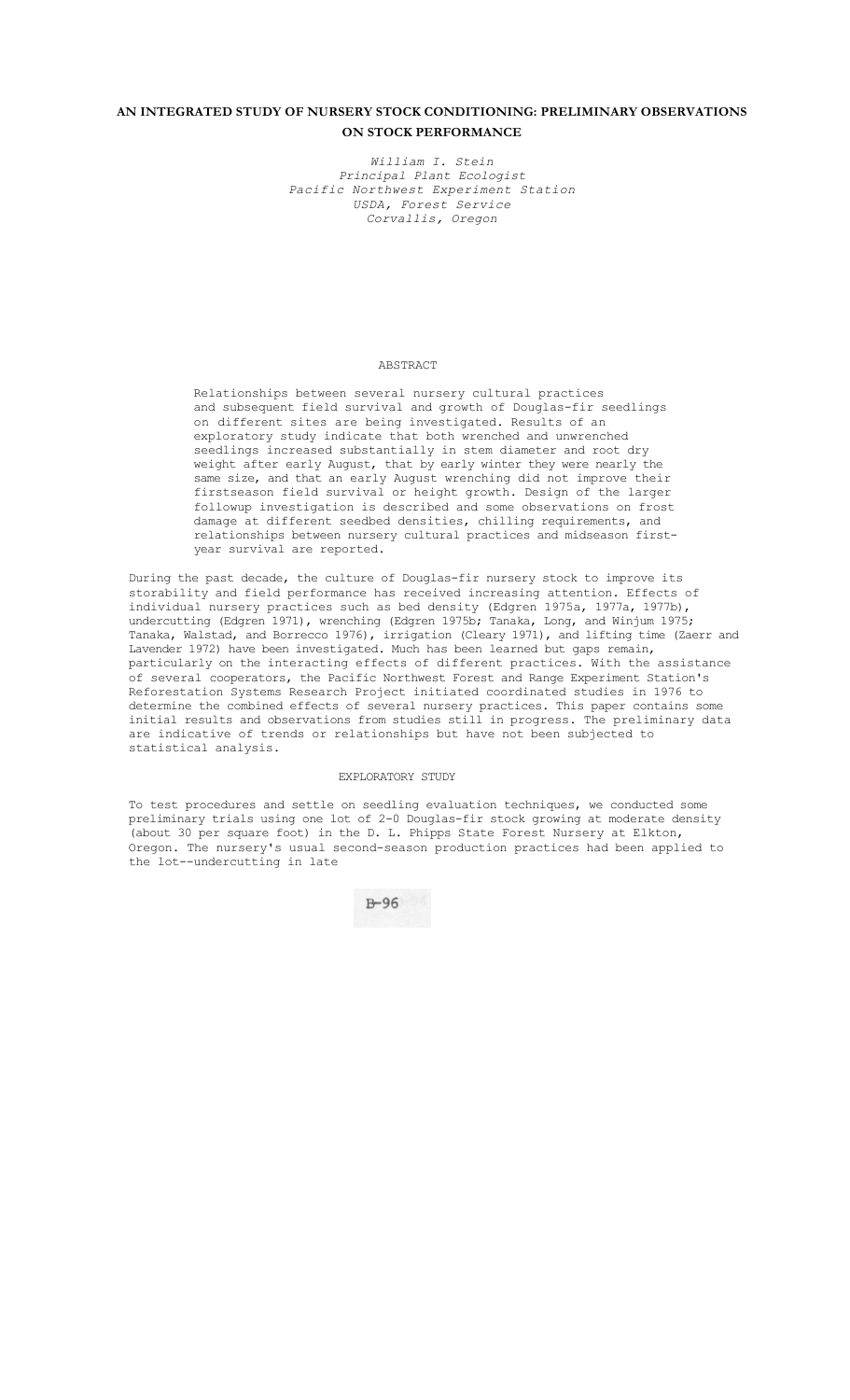April, vertical root pruning in early June, and fertilizing with 250 pounds of 27-12-0 in April and May. Seed origin was from the 2,000-foot level in seed zone 492 on Bureau of Land Management, U.S. Department of the Interior, lands in the South Umpqua River drainage southeast of Roseburg.

On August 2, 1976, 50 bed feet of this stock were wrenched at 7-inch depth with an oscillating wrencher blade. Another 50-foot segment in the same bed was left unwrenched as a control. Plant moisture stress in the wrenched stock averaged 12.25 bars before dawn the next day. Since irrigation practices at Phipps Nursery called for reducing stresses over

12 bars, the entire bed of seedlings was irrigated for 2 hours on August 3.

Samples of the wrenched and unwrenched seedlings were lifted on August 26, September 14, October 5, and October 29, 1976, and on January 18, 1977. On the first four dates, seedlings were dug with a tile spade; on the final date they were loosened by machine at 10-inch depth. At each lifting, trees were taken from four well-spaced points in wrenched and unwrenched bed segments separately and systematically allotted to several 10-tree subsamples, each of which received about an equal number of seedlings from each sampling point. Roots of bundled trees were pruned to a 10-inch length. Subsamples were then randomly designated for different purposes--measurement of seedling size, greenhouse growth test, growth test in an outdoor bed, and anatomical examination. Forty wrenched and forty unwrenched seedlings from each lifting were measured for top length and stem diameter; top and root dry weights were determined for half of these. Some seedlings from the January 18 lifting were outplanted the same day on droughty sites in the Shively Creek drainage south of Days Creek, Oregon. Fifty wrenched and fifty unwrenched seedlings were randomly allotted to planting spots arranged in a 10- X 10-foot grid. Identical plantings were made in two broadcast-burned clearcuts, one on a moderate south slope, the other a half mile away on a steep east slope.

### Size changes

Size of wrenched and unwrenched seedlings increased appreciably in the nursery during fall and early winter as indicated by successive samplings. Upward trends that appear to exceed sampling variation were evident for average stem diameter and ovendry weight but not for top length. From late August to mid-January, seedling diameters appear to have increased about 50 percent (fig. 1). Diameter of wrenched seedlings tended to be smaller at first, but by January there was little difference between wrenched and unwrenched seedlings.

Average dry weight of unwrenched seedling roots more than doubled from August to January; for wrenched seedlings it was five times greater (fig. 2). Roots of wrenched seedlings weighed about half as much as those of unwrenched seedlings in August, and logically so, since they had been pruned 24 days before. But by January, root weights of wrenched seedlings were at least as heavy as for unwrenched seedlings.

 $B - 97$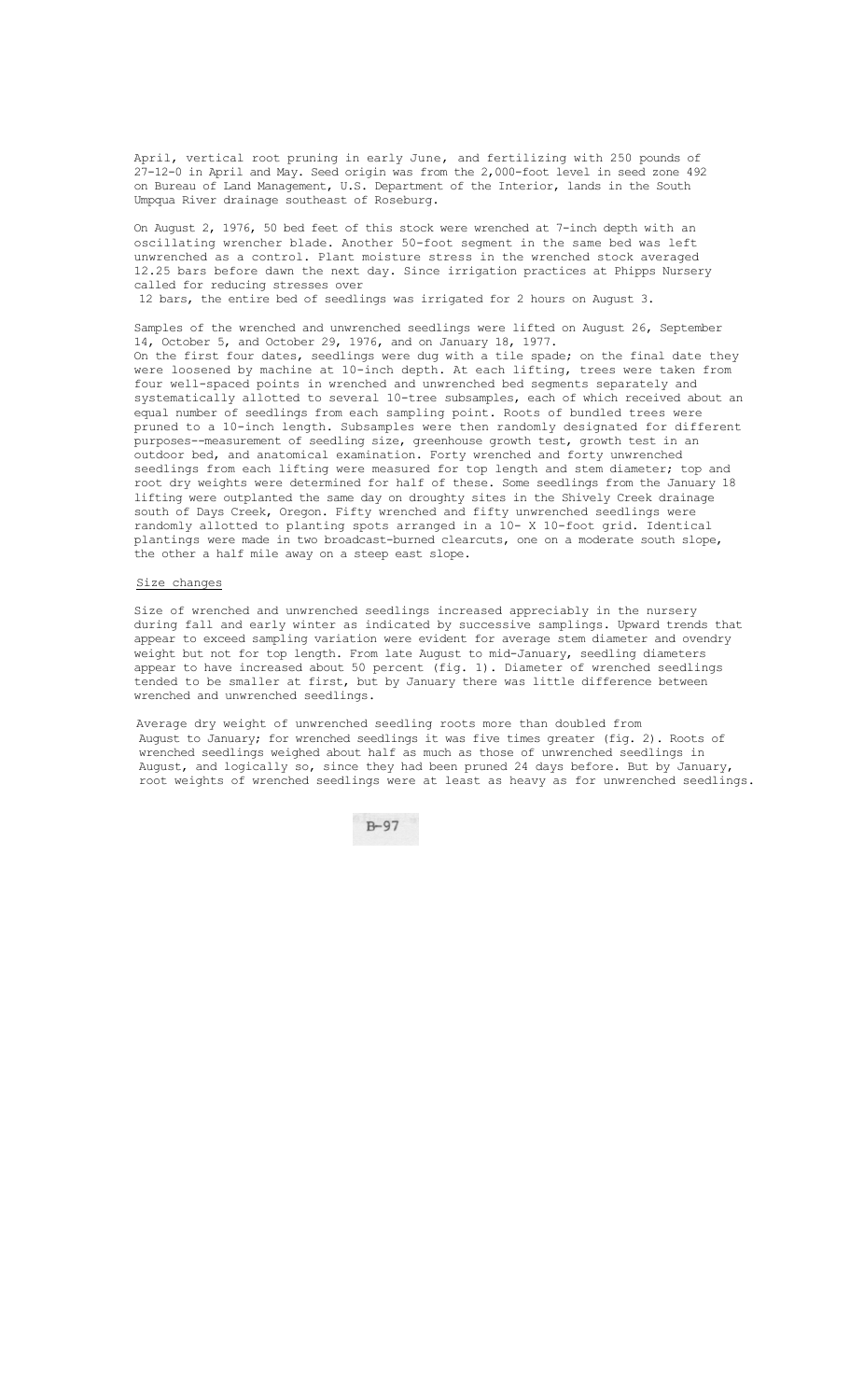

Figure l.--Post-treatment change in average stem diameter as determined from successive destructive samples.



 Figure 2.--Post-treatment change in average dry weight of seedling roots as determined from successive destructive samples.

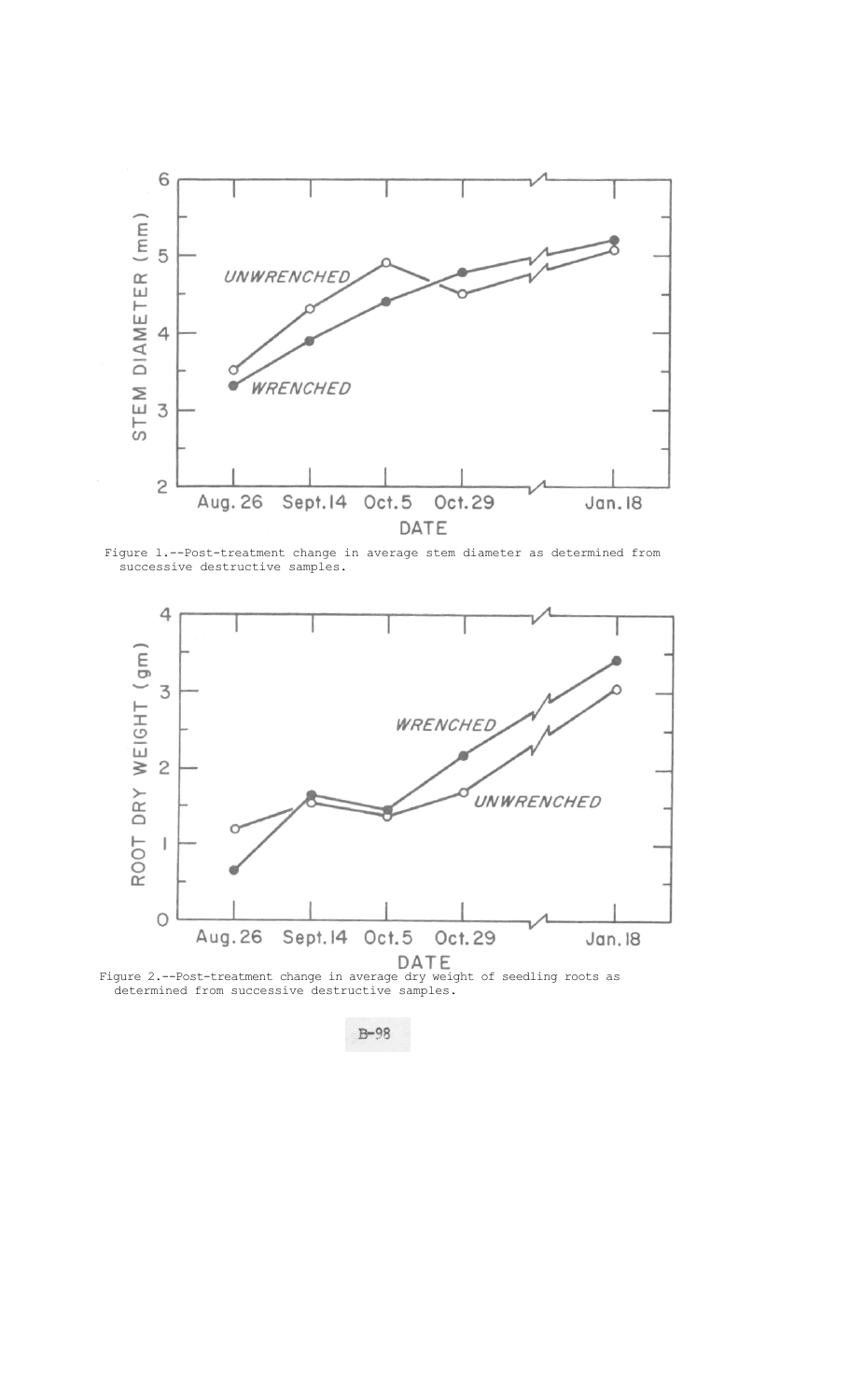Top-root ratios reflect the sizable changes in root weight during fall and early winter (fig. 3). Top-root ratios were about 3:1 in late August hut decreased to less than 2:1 by mid-January.

In the mid-1960's, Krueger and Trappe (1967) observed stem diameter increases as well as root growth after September on two lots of stock at Wind River Nursery, but the magnitude of that increase was not clearly indicated. Obviously, the increase may be very substantial.



# successive destructive samples.

## Field performance

Seedlings planted near Days Creek in January were checked for survival in late May 1977 and again in June 1978. Initial height and 1st-year increment were also measured.

First-year survival of both wrenched and unwrenched seedling was very good:

| Aspect  | Wrenched |         | Unwrenched |  |
|---------|----------|---------|------------|--|
|         |          | Percent |            |  |
| South   | 94       |         | 94         |  |
| East    | 90       |         | 86         |  |
| Average | 92       |         | 90         |  |

Average 92<br>In fact, survival was surprisingly good considering that the areas were chosen for their droughty nature and 1977 was exceptionally dry until late in the year. Differences in survival of wrenched and unwrenched stock appear unimportant.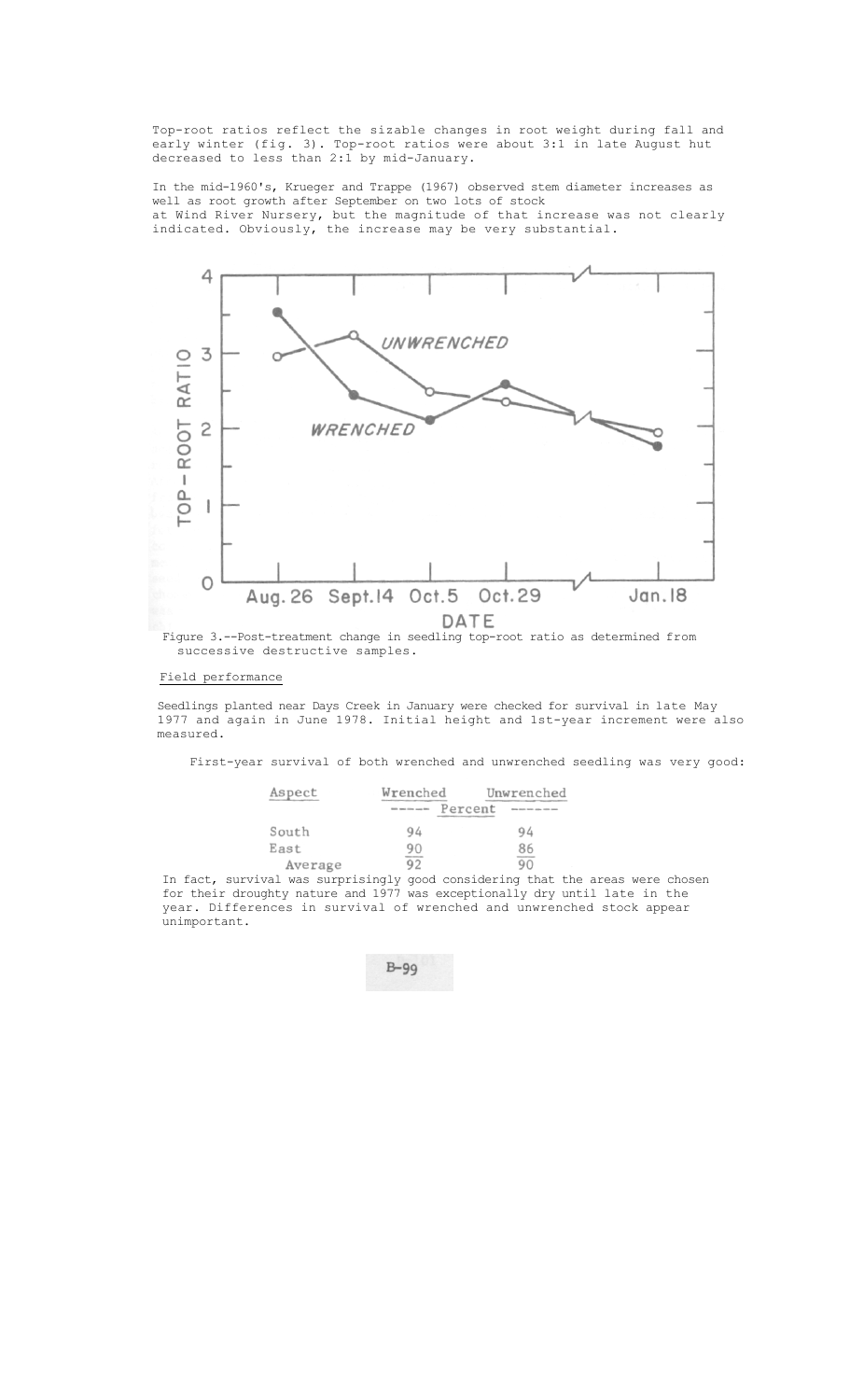First-year height growth was consistently greater for unwrenched stock- whether based on all live seedlings or only on those (about 50 percent) that had not been browsed (Table 1).

Unwrenched seedlings of the same lot which were tested in the greenhouse or in outdoor beds also tended to grow slightly more in height the first season than their wrenched counterparts.

Clearly, performance after outplanting was not enhanced by wrenching Douglasfir seedlings of this lot once in early August.

|                           |                                                                 | Stock treatment                         |  |
|---------------------------|-----------------------------------------------------------------|-----------------------------------------|--|
| Seedling group            | Wrenched                                                        | Unwrenched                              |  |
|                           | $\rm cm$<br>ettab mont sono <sub>home</sub> dopo dann mon vehit | tion and may this may have see with the |  |
| All live seedlings:       |                                                                 |                                         |  |
| South slope<br>East slope | 5.6<br>3.8                                                      | 6.6<br>4.7                              |  |
| Average                   | 4.7                                                             | 5.6                                     |  |
| Unbrowsed seedlings:      |                                                                 |                                         |  |
| South slope<br>East slope | 6.9<br>4.7                                                      | 7.3<br>5.5                              |  |
| Average                   | 5.8                                                             | 6.4                                     |  |
|                           | <b>STATISTICS</b>                                               |                                         |  |

Table 1. Average 1st-year height growth of wrenched and unwrenched<br>Douglas-fir seedlings planted on two droughty sites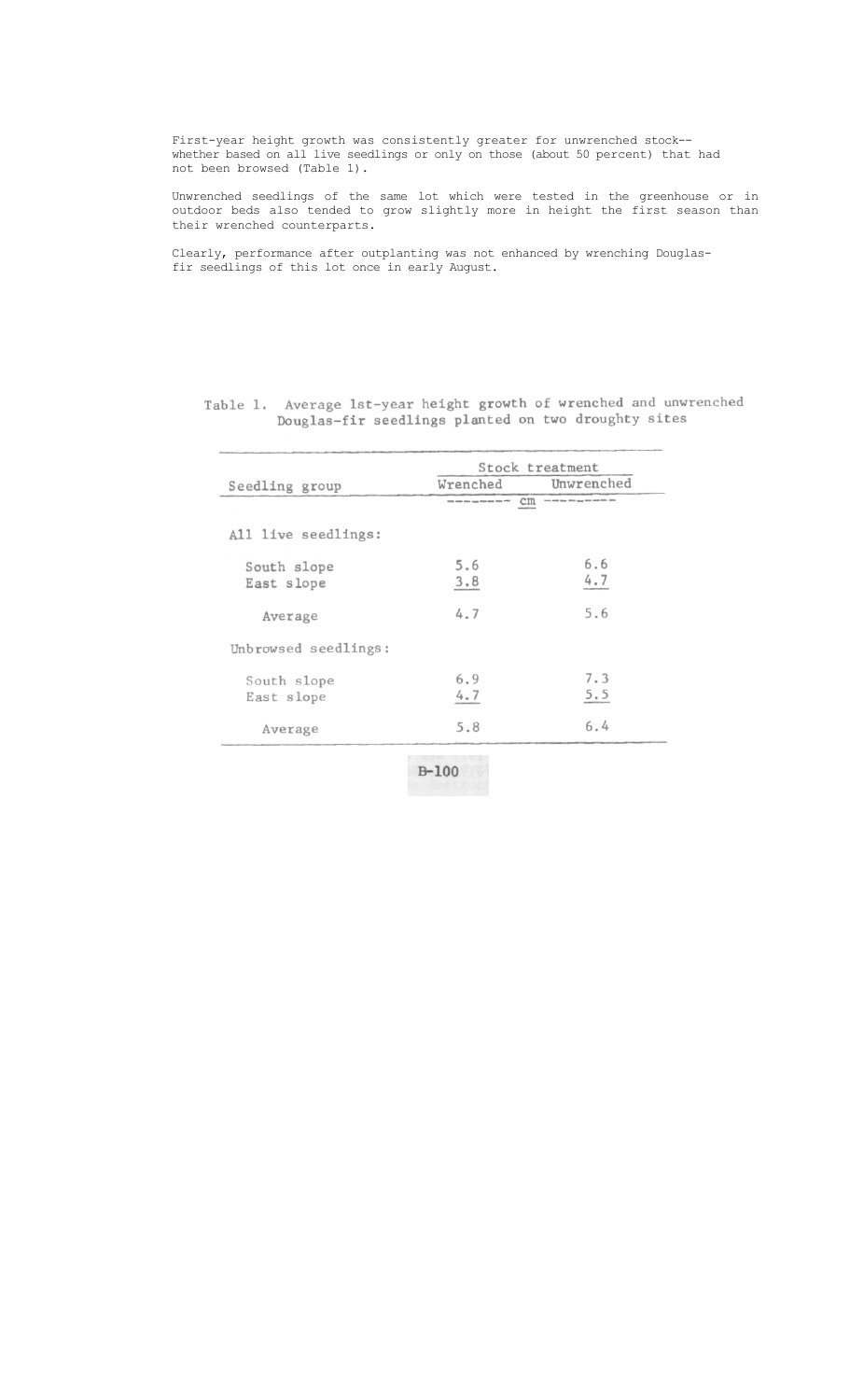## MAIN INVESTIGATION

In September 1976, 1-0 seedlings in parts of several seedbeds at the Wind River and D. L. Phipps nurseries were thinned to densities of 10, 15, and 30 per square foot. The seed source selected at Phipps came from 1,500 feet in the Dillard management area (Roseburg District, Bureau of Land Management), seed zone 270; and the one at Wind River from 3,000 feet in the North Umpqua management area, seed zone 491. During their second season, seedlings in 18 of 54 thinned plots were undercut in the spring at a 6-inch depth, the usual nursery practice. The other two-thirds were undercut when seedlings averaged 8 inches tall. Thereafter, half of these (18 plots) were wrenched at a 9-inch depth every 3 weeks till September. The rest of the plots were also wrenched at 3-week intervals and root pruned vertically every 6 weeks. After June 15, half of the total plots (27) received moderate irrigation, the other half continued to receive abundant irrigation. The design provided 18 treatment combinations, each replicated three times.

At least 60 seedlings were dug with a tile spade from successive swaths across each plot in September, October, and November 1977, and the remainder were lifted in January 1978 at Wind River or February at Phipps. After roots were pruned at 10 inches, separate 10 tree samples of seedlings from each plot and each lifting were measured for size, planted in outdoor beds to determine survival and height growth in 1978, tested immediately for shoot and root growth in the greenhouse and also after 90 days of cooler storage, and examined anatomically for stage of meristem development. Winter-lifted stock of each seed source was outplanted in its seed zone. Three replicated blocks were located on each of four clearcuts chosen for their contrasting aspects or soils. Each of the 18 treatments was represented by one row of 20 trees per block. Results on frost damage, chilling requirements, and midseason field survival are now available.

#### Frost damage

In the spring of 1977, frost damaged the 1-year-old seedlings at both nurseries. The damage occurred more than 6 months after seedlings had been thinned, but before they were subjected to undercutting and wrenching or irrigation treatments. We counted the number of damaged seedlings in the fourth row of each plot. The amount of visible damage was not related to bed density (Table 2).

|                 | Seedlings damaged   |            |  |
|-----------------|---------------------|------------|--|
| Seedlings       | D. L. Phipps State  | Wind River |  |
| per square foot | Forest Nursery      | Nursery    |  |
|                 | ----------- Percent |            |  |
|                 | 19.4                | 10.0       |  |
| 15<br>sant.     | 25.9                | 9.5        |  |
|                 | 23.0                | 11.7       |  |

Table 2. Percent of seedlings damaged by spring frost in seedbeds thinned to three densities at two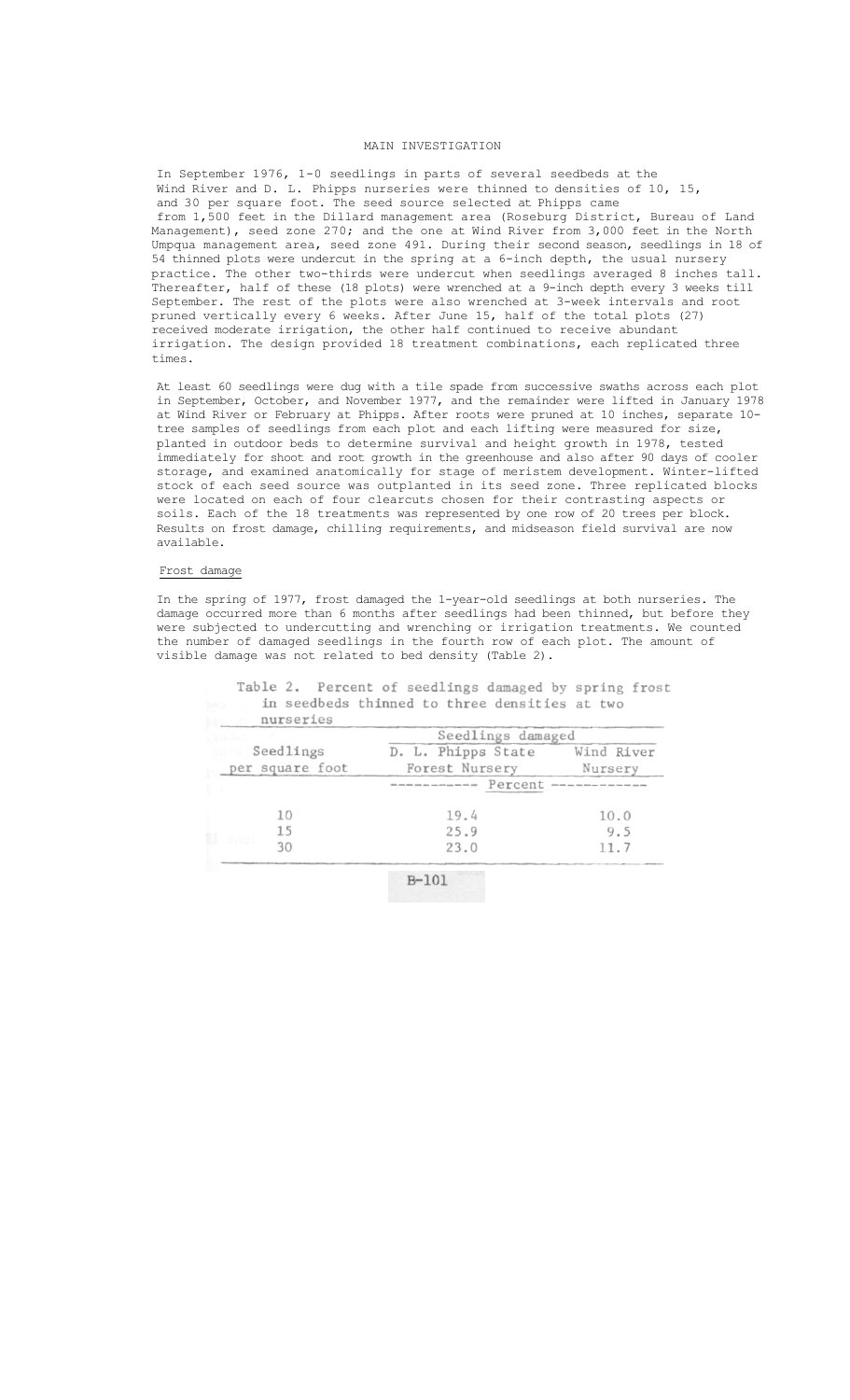## Chilling requirements

Terminal buds on seedlings lifted between late August and November from both the exploratory and the main investigation generally would not flush when placed immediately under growing conditions in the greenhouse. Flushing of some lateral buds occurred, but it was erratic and growth tended to be less than normal. It is known that dormant Douglas-firs require chilling before resuming height growth, but the amount needed is ill defined. Most seedlings lifted at Wind River as late as November 17, after they had already been subjected to low nighttime temperatures for 7 weeks, did not flush in the greenhouse. In contrast, terminals on seedlings lifted the same date and stored at 1.5° C for 90 days before placement in the greenhouse flushed rapidly and made good growth (fig. 4).



Figure 4.--Douglas-fir seedlings must have sufficient chilling to resume height growth. Left, terminal buds still not flushed in May on seedlings placed in growing conditions immediately after lifting on November 17; right, same stock held in cool storage for 90 days and then placed in growing conditions.

## Field survival

Seedlings field planted in late winter were first examined in June 1978.

**B102**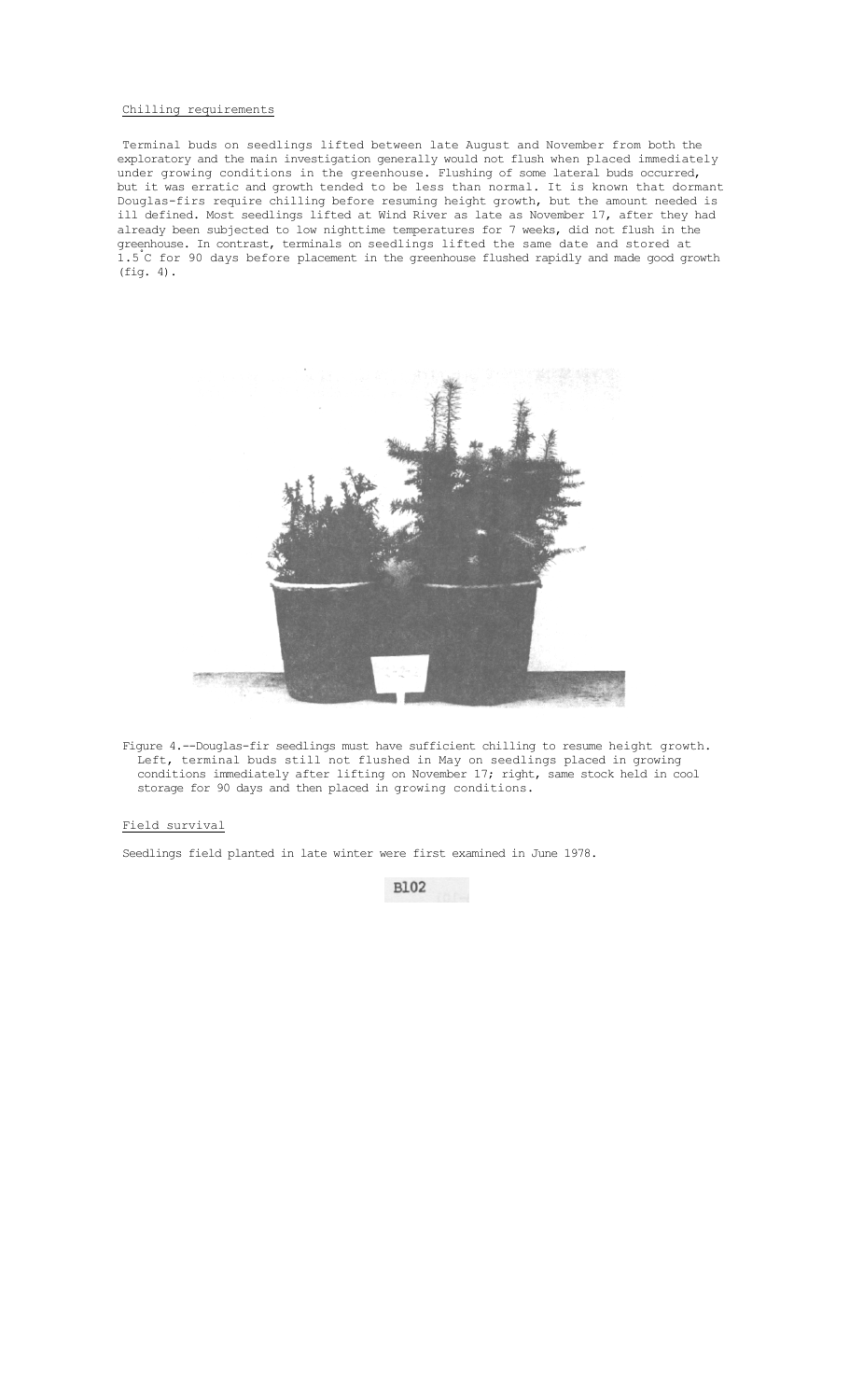## Data from that examination have been summed to see if initial survival was related to any of the nursery production practices under test.

Three months after planting, seedling survival did not appear strongly related to nursery cultural practices. Survival of North Umpqua source stock was very high, but there was substantial mortality and dieback of Dillard source stock (Table 3). Seedbed density had no apparent effect, but survival tended to be slightly higher for seedlings that were wrenched. The largest survival difference was between irrigation regimes--abundantly watered seedlings of the Dillard source had the most mortality.

| Cultural practice                                                 | Stock source            |                      |  |
|-------------------------------------------------------------------|-------------------------|----------------------|--|
| and level                                                         | North Umpqua            | Dillard              |  |
|                                                                   | -- Percent survival --- |                      |  |
| Bed density,<br>seedlings per square foot:                        |                         |                      |  |
| 10<br>15<br>30                                                    | 95.8<br>95.7<br>95.9    | 75.9<br>72.7<br>73.1 |  |
| Root treatment:                                                   |                         |                      |  |
| Undercut only<br>Undercut and wrenched<br>Undercut, wrenched, and | 93.6<br>96.7            | 69.7<br>74.8         |  |
| vertically pruned<br>Irrigation:                                  | 97.2                    | 77.3                 |  |
| Moderate<br>Abundant                                              | 96.2<br>95.4            | 82.8<br>65.0         |  |

## Table 3. Average field survival by midseason of Douglas-fir seedlings from two sources subjected to the same cultural practices at separate nurseries.

These preliminary data need to be viewed cautiously, however. At Phipps nursery, some heavily watered stock was also stressed the most, as evidenced by the amount of mortality that appeared after wrenching. Furthermore, some seedlings that were heavily stressed in the summer were also subjected to extremely wet conditions prior to lifting. Present survival differences could prove illusory--seedlings from other treatments might only be fading slower, and the final results might be quite different.

 $B - 103$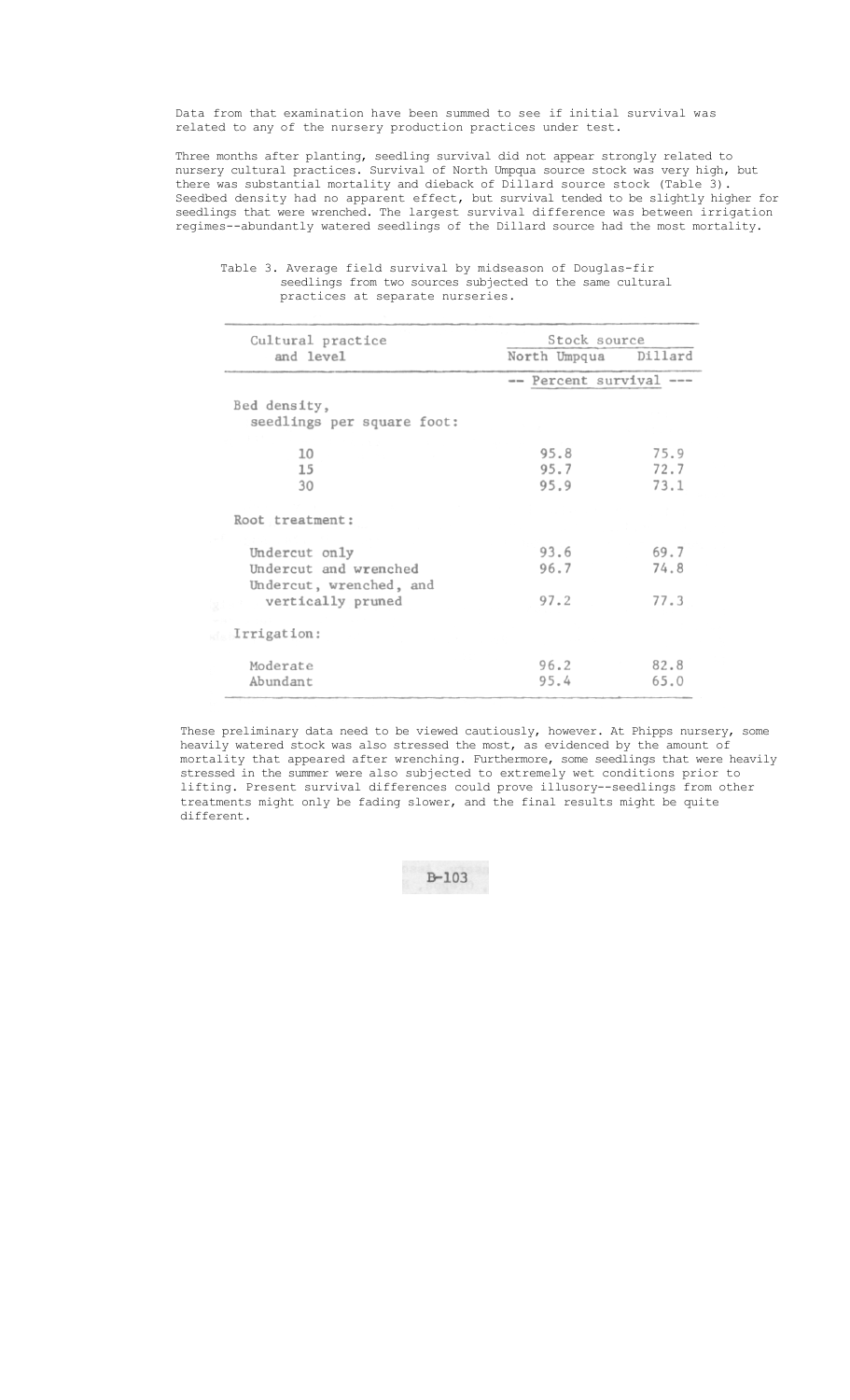# Future work

General nursery experience, related studies, as well as our preliminary field data, all indicate that water regime is a key element in seedling conditioning. Seedlings that receive less water set buds sooner. How usefully wrenching adds to the water stress effect must still be learned, since in our study seedlings that remained undisturbed since undercutting early in the season were the deepest green and had the most prominent buds in August.

Efforts to learn the combined effects of nursery practices on seedling field performance are continuing. In fall 1977, another set of study plots was installed, this time in 1-0 beds of the same seed source growing at both the D. L. Phipps and Humboldt nurseries. During 1978, the same density, irrigation, and wrenching treatments have been applied. Early in 1979, stock from those plots will also be outplanted on clearcuts in the Roseburg District of the Bureau of Land Management.

#### LITERATURE CITED

Cleary, Brian Dennis.

1971. The effect of plant moisture stress on the physiology and establishment of planted Douglas-fir and ponderosa pine seedlings. Ph.D. thesis, Oreg. State Univ., Corvallis. 85 p., illus.

Edgren, James W.

1971. Survival and growth of undercut Douglas-fir nursery stock after outplanting. West. For. Nursery Counc. and Intermountain For. Nurserymen's Assoc. Meeting Proc., Edmonton, Alberta, Aug. 3-5, 1971. 3 p. (Abstr.).

- 1975a. Douglas-fir 2+0 nursery stock size and first-year field height growth in relation to seed bed density. USDA For. Serv., Servicewide Conf. on Planting Stock Production Proc., Coeur d'Alene, Idaho, Sept. 16-18, 1975. p. 72-79, illus.
- 1975b. Wrenching--recent developments in an old technique. West. For. Nursery Counc. Meeting Proc., Portland, Oregon, Aug. 5-7, 1974. p. 50-59, illus.
- 1977a. Seedbed density, diameter limit culling, and 2+0 Douglas-fir seedling production. West. For. Nursery Counc. and Intermountain For. Nurserymen's Assoc. Meeting Proc., Richmond, British Columbia, Aug. 10-12, 1976. 9 p.
- 1977b. Seedbed density-seedling performance relationships for Douglas-fir. West. For. and Conserv. Assoc., Proc. 1976 West. For. Conference, Portland, Oregon, Nov. 30 - Dec. 2, p. 75.